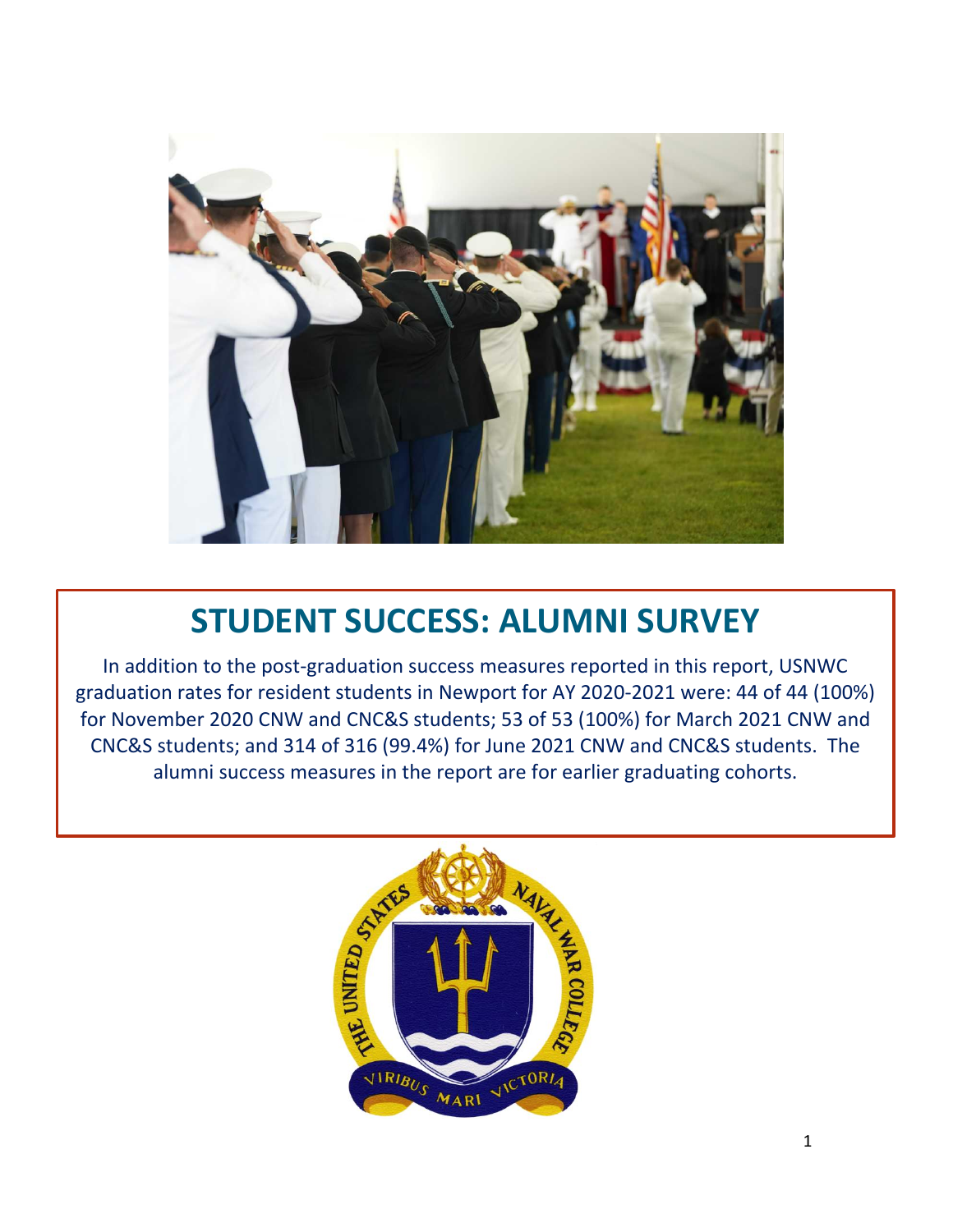# **TABLE OF CONTENTS**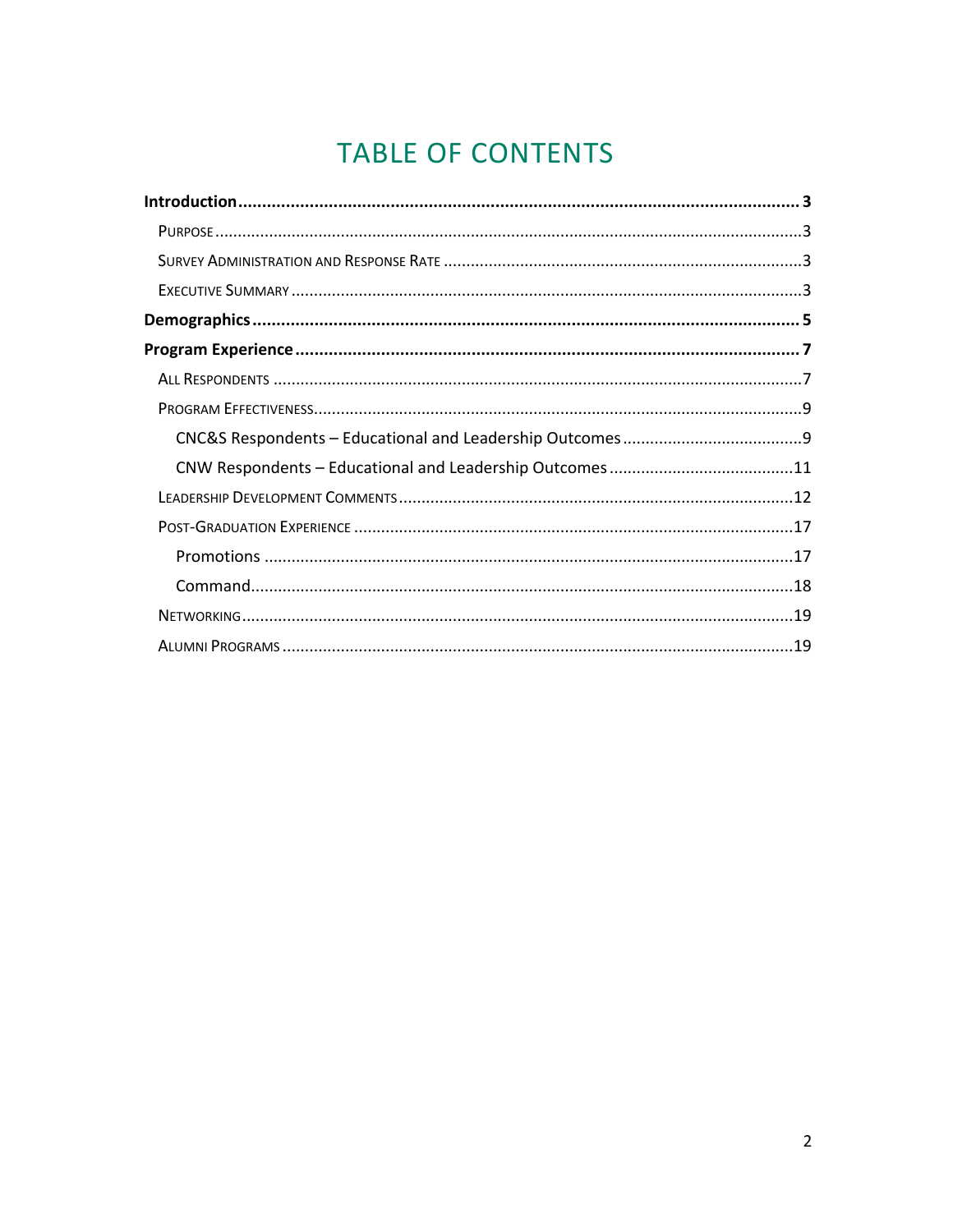## <span id="page-2-0"></span>**INTRODUCTION**

## <span id="page-2-1"></span>**PURPOSE**

The results of the USNWC 2020 - 2021 Alumni Survey are presented in this analysis. It combines responses from alumni of both the College of Naval Warfare (CNW) and College of Naval Command and Staff (CNC&S) to present an overall picture of the two educational programs. Detailed reports for the ILC (CNC&S) and SLC (CNW) are forthcoming as a part of this assessment protocol.

Alumni results are lagging indicators of institutional and educational effectiveness of the courses/experiences offered, but very important ones. Indeed, OPMEP (F) requires JPME institutions to cast a wide net in assessing stakeholders on the Common Educational Standards (CES); especially for #2 the Academic Experience, #3 Student Achievement, and #4 Program Review. This report uses historical USNWC PME/JPME program-level standards and learning objectives to organize and present results. These outcomes will be updated as new PLOs are promulgated.

The report contains responses to Likert style questions, multiple choice questions, and an open-ended question. Likert style questions are ranked on a 7-point scale with 7 being the most favorable response (1 = "none" to  $7 =$  "greatly"). Sample sizes are presented either within or below figures. Some questions were displayed only to CNC&S or CNW alumni; these are noted.

## <span id="page-2-2"></span>**SURVEY ADMINISTRATION AND RESPONSE RATE**

The 2020 – 2021 Alumni Survey was administered to the academic year classes of 2013, 2015, and 2019. The online survey was administered from March 31, 2021 to August 4, 2021 by Hanover Research Council. It was sent to a total of 1,309 alumni and obtained 229 responses, for a response rate of 17.5%. Of those, 205 responses were complete (89.5%), while 24 (10.5%) were partial, but still useful, responses.

## <span id="page-2-3"></span>**EXECUTIVE SUMMARY**

Alumni are very satisfied with their USNWC experience as demonstrated by the very high 6.531 mean score for overall satisfaction (Figure 5). *Indeed, eight of nine combined program satisfaction items were above 6.000, indicating that the College is meeting the goal of producing critical thinking warfighters, enhancing military professionalism, further developing leaders, and preparing students for a joint future.*

The highest rated combined program items were the quality of faculty (6.449; Figure 5) and the overall quality of instruction (6.372; Figure 5). Other highly rated items include enhancing alumni's professional development (6.200; Figure 6) and fostering thinking in a more critical way (6.166; Figure 6). This is a key PLO for both degree programs.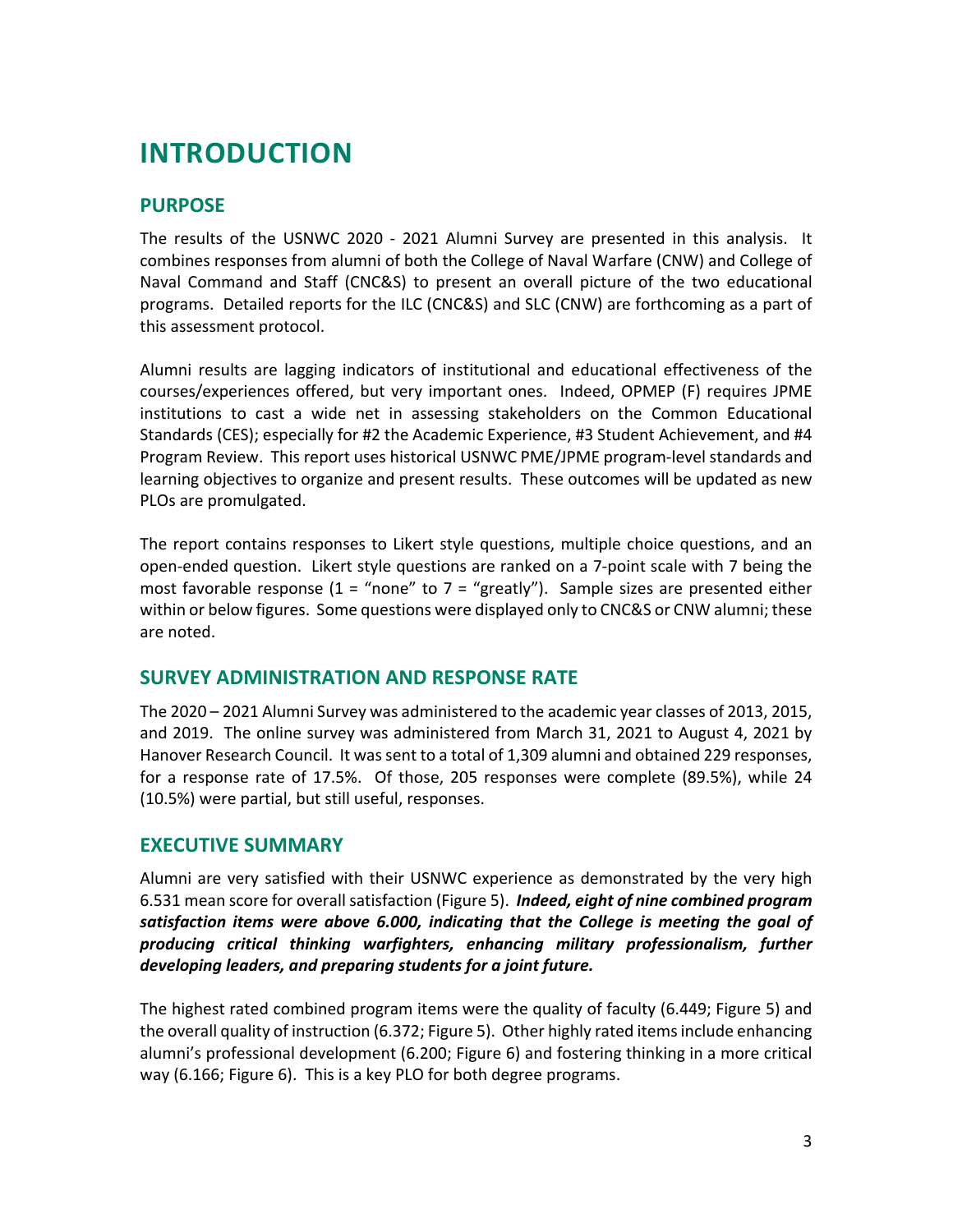Both CNC&S and CNW alumni give the degree program high scores. These high ratings are also reflected in graduates' ranking of their program's ability to meet its established educational goals: CNC&S graduates' score was 6.276 and CNW graduates' score was 6.228, both scores exceeded the 6.000 threshold of excellence (Figure 4).

Finally, the majority of graduates who were eligible for promotion or command received those positions. Of the 67.7% of alumni who were eligible for promotion, almost threequarters (73.5%) were selected for one. Likewise, of the 61.1% of alumni eligible for command, 68.3% were selected. These results underscore the USNWC's ability to produce competent and leadership-ready graduates. Reflecting on the College's leadership development, one alumnus summarized:

*NWC provided the opportunity to be able to take the time to think and learn from other perspectives (classmates and senior leaders). The case studies and various discussions from other warfare communities (to include other Services) was instrumental for me to become a more effective leader. It was an honor and privilege to have the opportunity to attend the NWC. You get a sense of pride and trust from the Navy to take the NWC experience and make our Navy better.*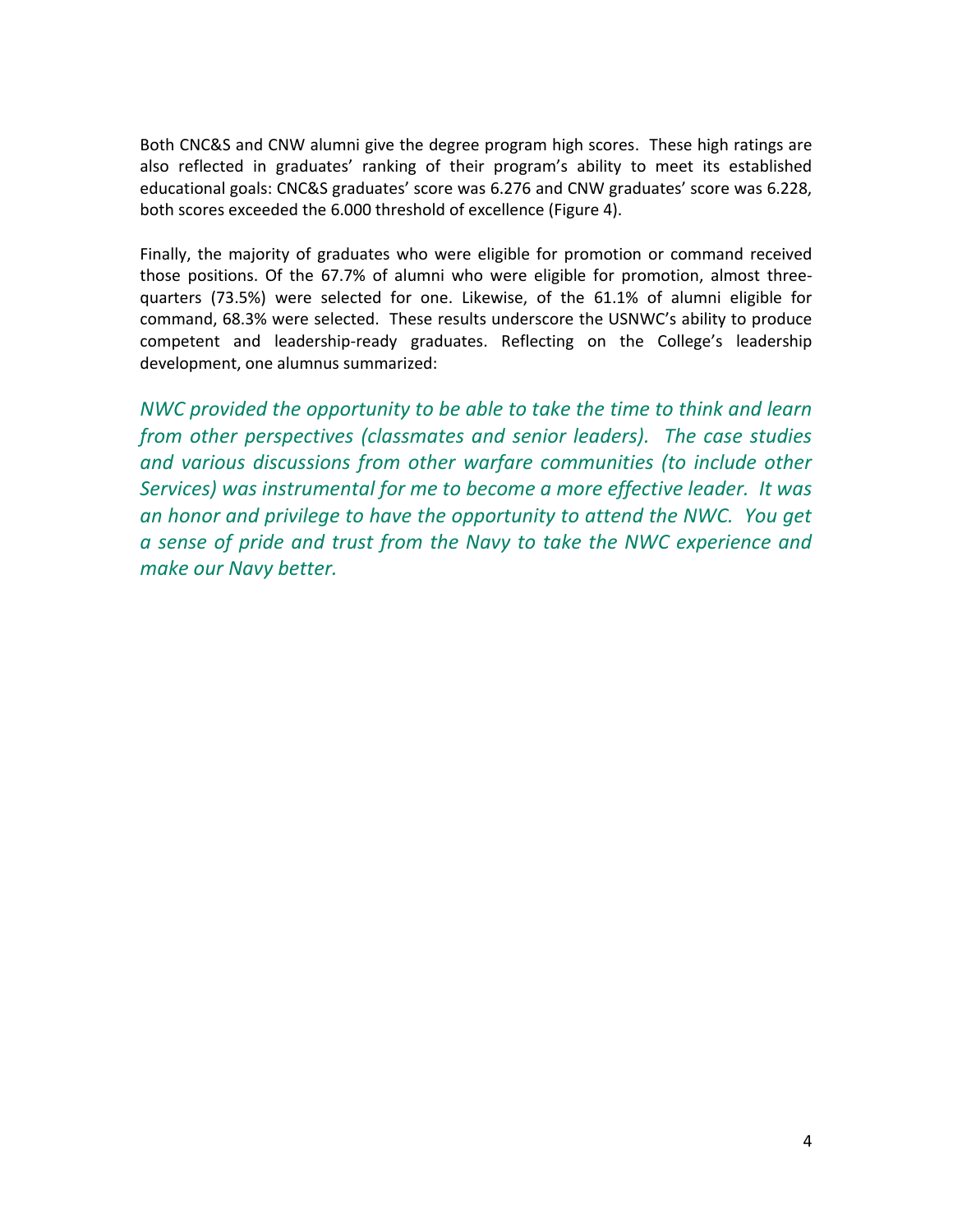## <span id="page-4-0"></span>**DEMOGRAPHICS**

As shown in Figure 1, most responding students graduated in AY 2019 (37.6%), followed by 2015 (34.1%), and 2013 (28.4%). As expected, most alumni graduated in the spring trimester (79.9%). In contrast, graduates from the fall and winter semesters (i.e., the off-cycle cohorts) comprised just 9.2% and 10.9% of the sample, respectively (Figure 2). Figure 3 shows that the US Navy is the largest represented Service among alumni (38.4%), followed by the US Army (27.1%) and US Air Force (10.9%).



#### **Figure 1: Graduation Year**



#### **Figure 2: Graduation Semester**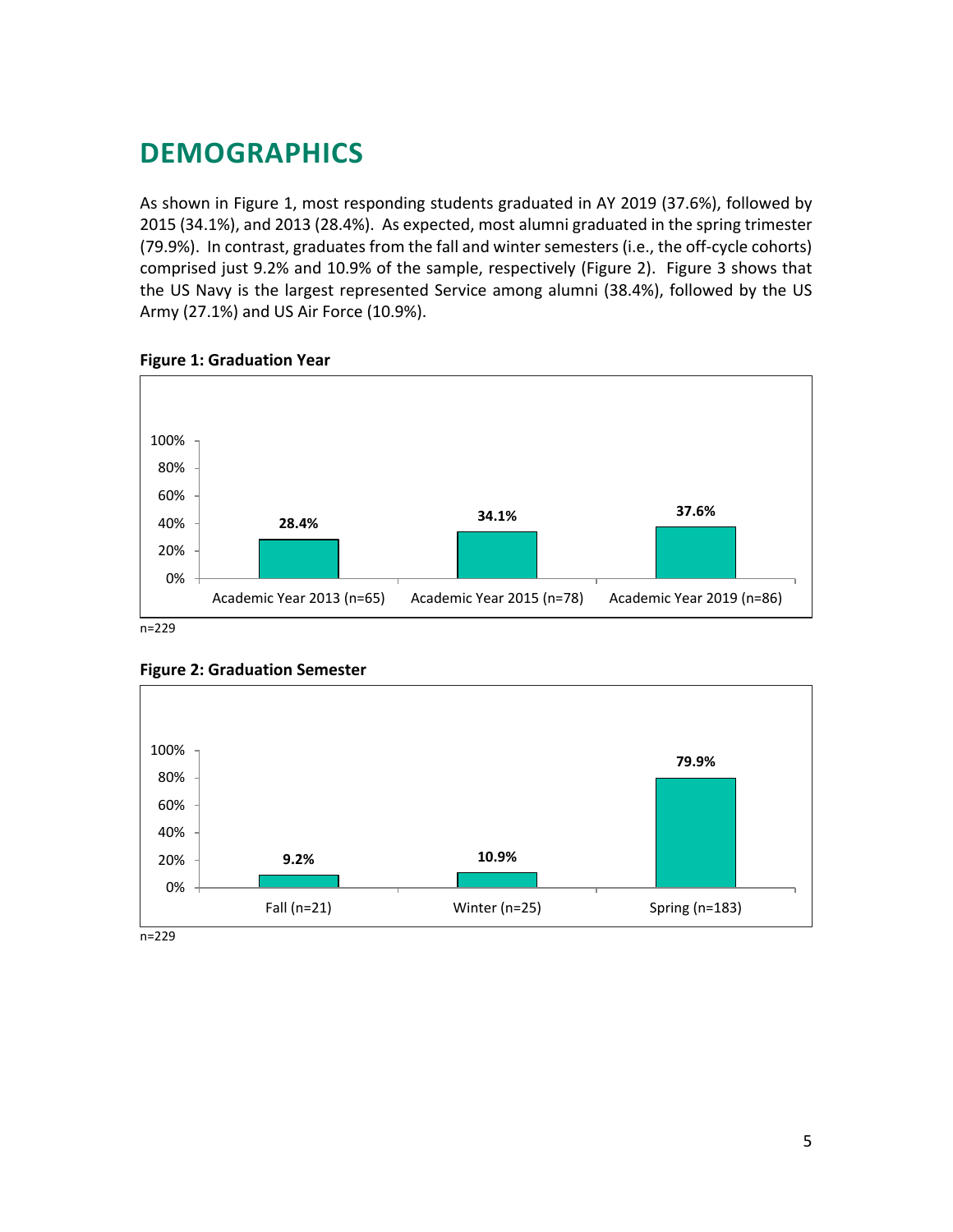**Figure 3: Service Area or Department**

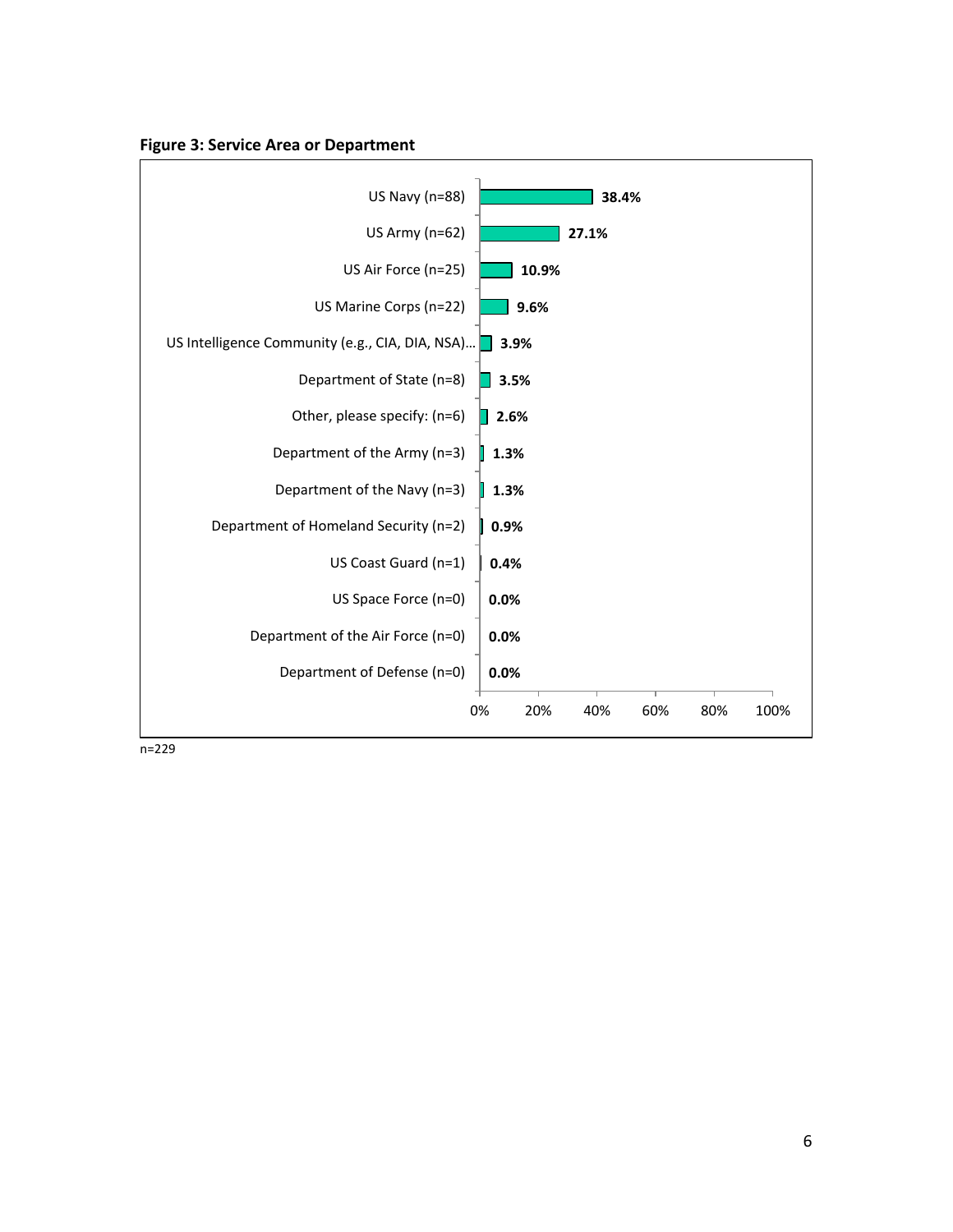## <span id="page-6-0"></span>**PROGRAM EXPERIENCE**

## <span id="page-6-1"></span>**ALL RESPONDENTS**

As shown below, alumni from both the CNW and CNC&S gave the USNWC high marks on meeting the respective program mission. On the 7-point scale, the CNC&S mean was 6.276, while the CNW mean was 6.228. This represents a slight directional increase among CNC&S graduates' score from the 2019-2020 Annual Alumni Survey, and a slight directional decrease among CNW graduates from last period. However, the consistently high ratings of the USNWC's ability to meet program goals show that alumni clearly believe that the educational missions are being attained.



**Figure 4: CNC&S and CNW Average Scores on Meeting Program Goals**

Note: Items are rated on a 7-point scale, where "7" represents a more favorable score. Mean score is represented above.

CNC&S and CNW alumni indicated very high satisfaction with USNWC. On average, alumni rated *all* nine items pertaining to *Satisfaction with the Educational Experience* highly. Overall satisfaction received an average score of 6.531, while the next highest item was the quality of faculty (6.449; Figure 5). Overall satisfaction is consistent with last year's Annual Alumni Survey ratings. Additionally, respondents have very positive perceptions of the overall quality of instruction (6.372), degree of peer to peer collaboration (6.364), intellectual challenge of the NWC educational experience (6.324), and having a current and relevant curriculum (6.267).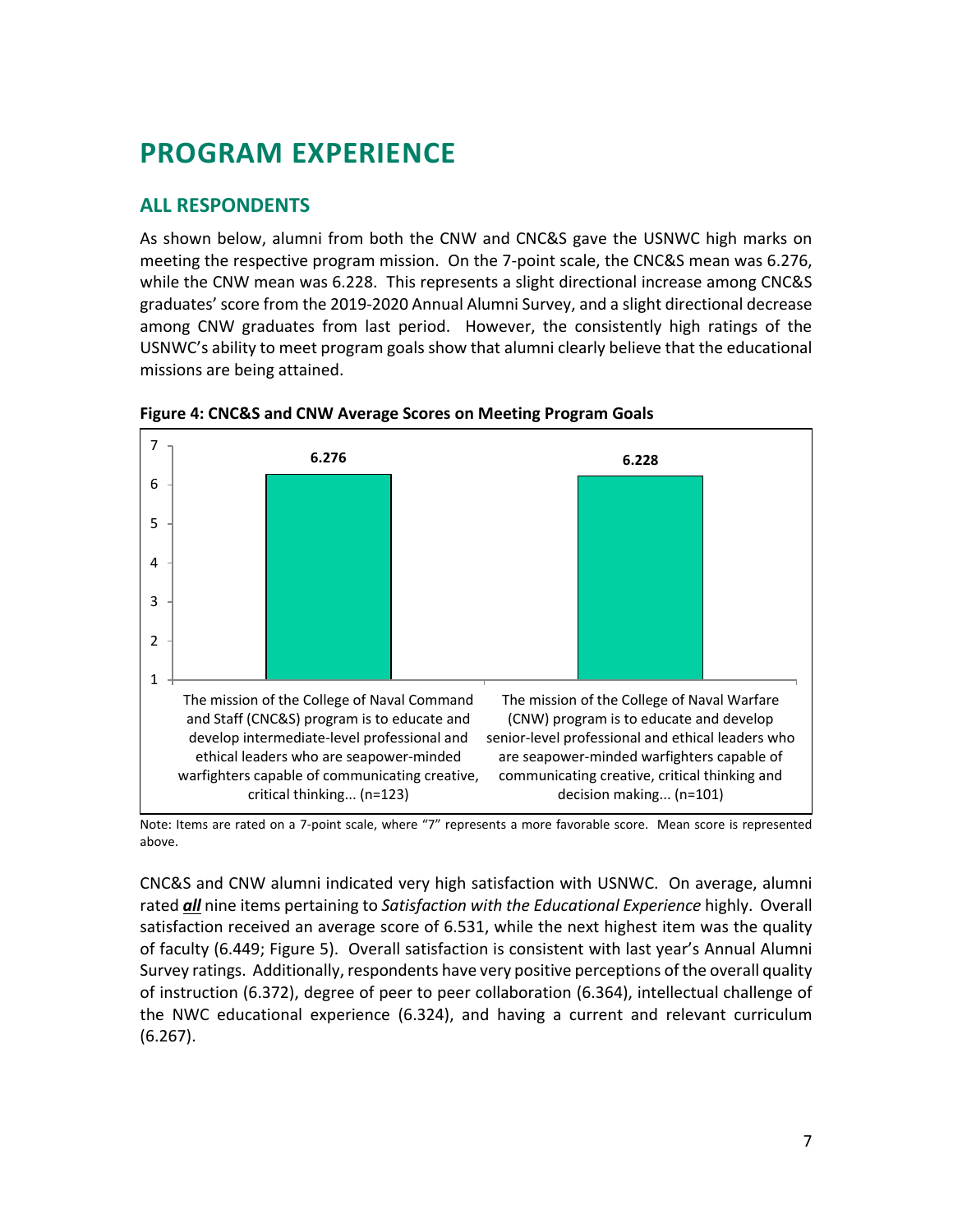|  | <b>Figure 5: Combined College Educational Satisfaction Items</b> |
|--|------------------------------------------------------------------|
|--|------------------------------------------------------------------|

| <b>ITEM</b>                                                            | N   | <b>MEAN</b> |
|------------------------------------------------------------------------|-----|-------------|
| <b>Overall satisfaction with your NWC experience</b>                   | 207 | 6.531       |
| Quality of faculty                                                     | 207 | 6.449       |
| Overall quality of instruction                                         | 207 | 6.372       |
| Degree of peer to peer collaboration in an active learning environment | 206 | 6.364       |
| Intellectual challenge of the NWC educational experience               | 207 | 6.324       |
| Quality, relevancy, and currency of the curriculum                     | 206 | 6.267       |
| Quality, support, and access to electronic information resources       | 207 | 6.256       |
| Quality, support, and access to library staff and resources            | 207 | 6.227       |
| Opportunity for advanced or specialized studies                        | 205 | 5.907       |

Note: Items are rated on a 7-point scale, where "7" represents a more favorable score. Question: *To what degree were you satisfied with the overall NWC educational experience?*

Responding alumni from both programs indicated that the USNWC helped them achieve the key additional educational outcomes featured in Figure 6. Three items exceed the 6.000 threshold for excellence: enhancing professional development (6.200), fostering thinking in a more critical way (6.166), and enhancing the ability to communicate in writing (6.063).

#### **Figure 6: Combined Other Educational Outcomes Items**

| <b>ITEM</b>                                                                                              | N   | <b>MEAN</b> |
|----------------------------------------------------------------------------------------------------------|-----|-------------|
| Enhance your professional development                                                                    | 205 | 6.200       |
| Foster thinking in a more critical way                                                                   | 205 | 6.166       |
| Enhance your ability to communicate in writing                                                           | 205 | 6.063       |
| Foster reading in a more critical fashion                                                                | 204 | 5.946       |
| Enhance your commitment to the Profession of Arms                                                        | 204 | 5.814       |
| Deepen your understanding of the key attributes- understanding, intent,<br>and trust- of mission command | 205 | 5.727       |
| Enhance your ability to communicate verbally                                                             | 205 | 5.707       |
| Develop a habit of mind toward reading                                                                   | 204 | 5.696       |

Note: Items are rated on a 7-point scale, where "7" represents a more favorable score. Question: *To what degree did your NWC education affect the following?*

Taken together, these mission, satisfaction, and educational outcomes attest to the academic rigor and intellectual challenge of the USNWC's programs, which require: "*students to engage with faculty and other students to ascertain and analyze diverse perspectives."*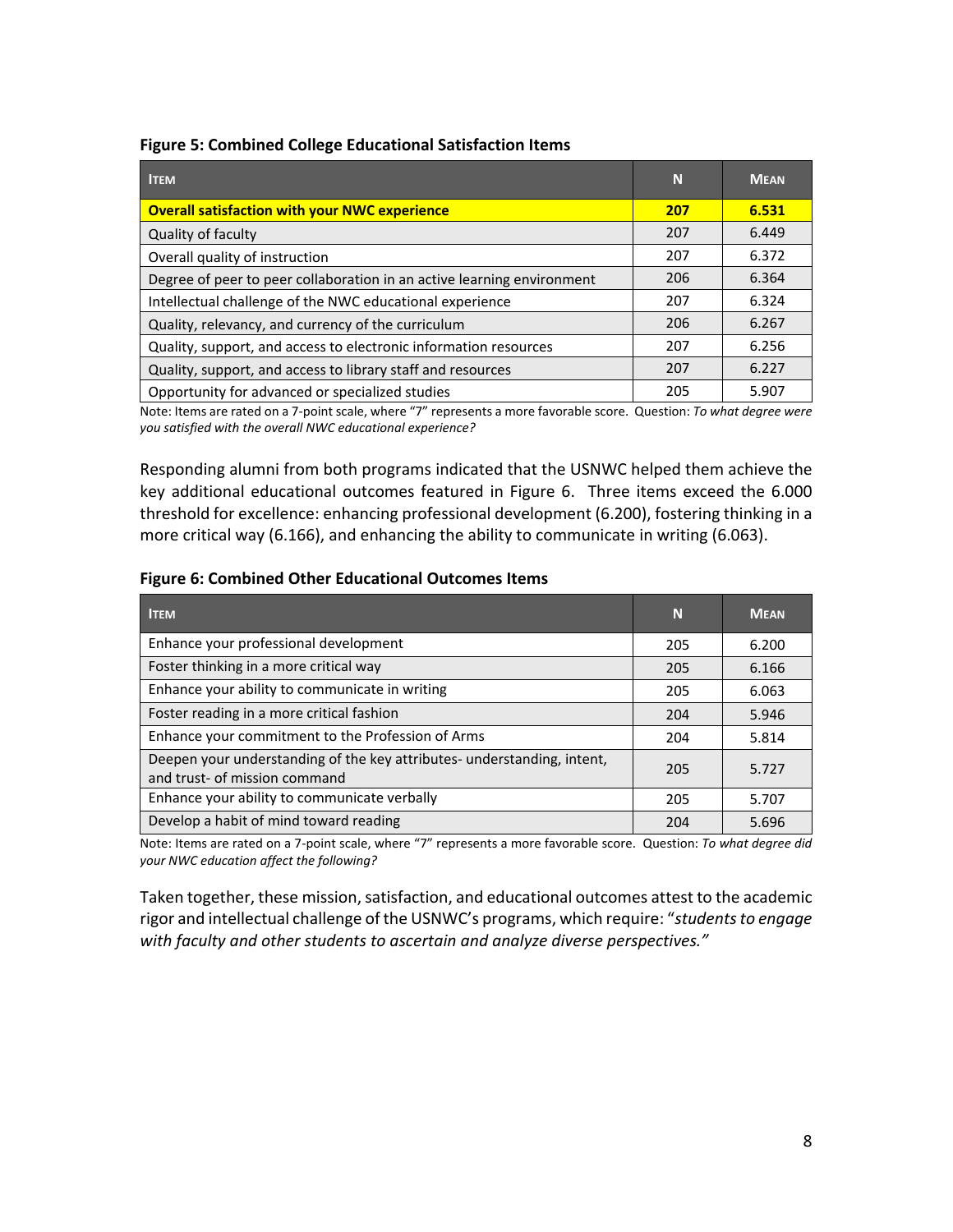From a value to the Service and the nation perspective, and importantly from a joint acculturation viewpoint (CES # 1), USNWC alumni trust and are confident in Service members from other military departments (6.144). Moreover, alumni value international student participation in PME (6.106). All seven items in the battery received a score above the 5.500 threshold (Figure 7).

| <b>Figure 7: Value to Service and Nation</b> |  |
|----------------------------------------------|--|
|                                              |  |

| <b>ITEM</b>                                                                                                                                                                      | N   | <b>MEAN</b> |
|----------------------------------------------------------------------------------------------------------------------------------------------------------------------------------|-----|-------------|
| Your trust and confidence in Service members from other US military<br>departments                                                                                               | 208 | 6.144       |
| From your perspective to what extent does participation with international<br>students in PME increase our international partner's capability, capacity,<br>and interoperability | 208 | 6.106       |
| Your understanding of the perspectives of other military services                                                                                                                | 208 | 6.101       |
| Your understanding of the maritime environment                                                                                                                                   | 207 | 5.957       |
| Your trust and confidence in Service members from other nations                                                                                                                  | 208 | 5.904       |
| Your trust and confidence in DOD or US Interagency civilians                                                                                                                     | 208 | 5.846       |
| Your understanding of other nations, including their cultures and<br>perspectives                                                                                                | 208 | 5.750       |

Note: Items are rated on a 7-point scale, where "7" represents a more favorable score. Question: *To what degree did your NWC education enhance your effectiveness in the following areas?*

## <span id="page-8-0"></span>**PROGRAM EFFECTIVENESS**

Through OPMEP (F) CES #4 and NECHE Standard 4, both related to Program Review/the Academic Program, the College seeks to ensure that the educational outcomes comprehensively prepare graduates for their joint duties and responsibilities. There are six CNC&S and six CNW program-specific outcomes assessed in the Alumni Survey. As noted below, *all* were rated highly.

#### <span id="page-8-1"></span>**CNC&S RESPONDENTS – EDUCATIONAL AND LEADERSHIP OUTCOMES**

Of the six educational and professional outcomes, CNC&S respondents ranked four items above a 6.000: applying theory, history, doctrine, and relevance of seapower to strategic thinking and decision making (6.347); demonstrating critical, creative, and structured thought through operational planning, reasoned argument, and professional communication (6.237); demonstrating the qualities of an experienced member of the profession of arms, including effective and ethical leadership of operational and staff organizations, and understanding and promoting professional values (6.220); and applying political and socio-economic concepts as well as organizational, legal, and ethical principles to design and assess theater-level joint and multinational operations across the continuum of cooperation, competition, conflict, and war (6.110; Figure 8).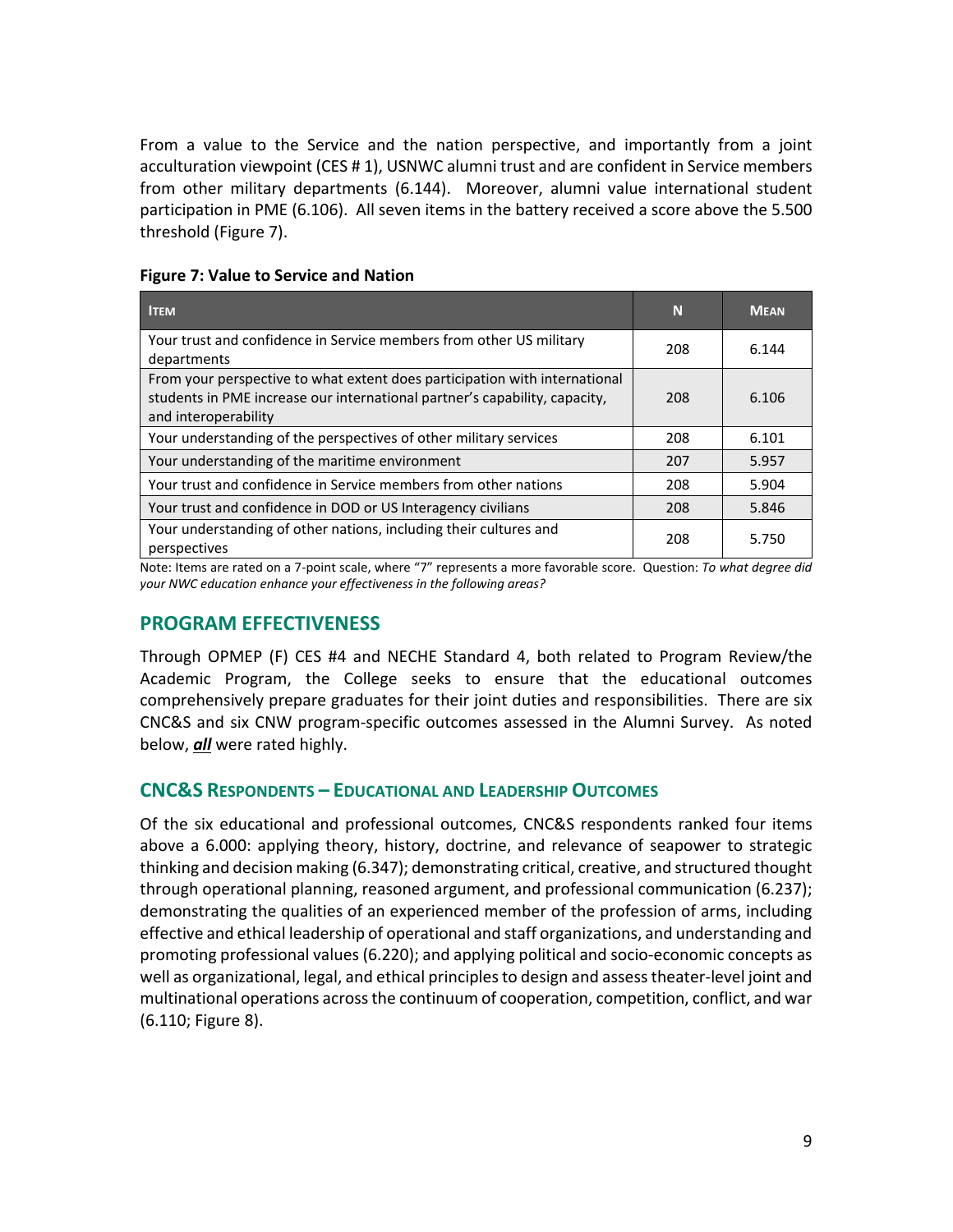|  |  | <b>Figure 8: CNC&amp;S Educational and Professional Outcome Items</b> |  |
|--|--|-----------------------------------------------------------------------|--|
|--|--|-----------------------------------------------------------------------|--|

| <b>ITEM</b>                                                                                                                                                                                                                                             | N   | <b>MEAN</b> |
|---------------------------------------------------------------------------------------------------------------------------------------------------------------------------------------------------------------------------------------------------------|-----|-------------|
| Apply theory, history, doctrine, and relevance of seapower to strategic<br>thinking and decision making                                                                                                                                                 | 118 | 6.347       |
| Demonstrate critical, creative, and structured thought through operational<br>planning, reasoned argument, and professional communication                                                                                                               | 118 | 6.237       |
| Demonstrate the qualities of an experienced member of the profession of<br>arms, including effective and ethical leadership of operational and staff<br>organizations, and understanding and promoting professional values                              | 118 | 6.220       |
| Apply political and socio-economic concepts as well as organizational,<br>legal, and ethical principles to design and assess theater-level joint and<br>multinational operations across the continuum of cooperation,<br>competition, conflict, and war | 118 | 6.110       |
| Apply innovative theater strategies across all domains, from a globally<br>integrated perspective and informed by the contemporary security<br>environment, technological change, and the evolving character of war and<br>competition                  | 118 | 5.949       |
| Demonstrate, as a seapower-minded warfighter, the ability to enhance<br>both planning and execution of Globally Integrated Operations across the<br>continuum of competition in a joint, interagency, multi-domain, and<br>international environment    | 118 | 5.847       |

Note: Items are rated on a 7-point scale, where "7" represents a more favorable score. Question: *to what degree did your CNC&S education enhance your professional abilities or effectiveness in the following PME or JPME areas?*

#### *MBTI QUESTIONS*

CNC&S alumni were asked specifically about the helpfulness of the Myers Briggs Type Indicator (MBTI) during their orientation. Across all respondents, CNC&S alumni provided an average MBTI helpfulness rating of 5.068. As shown in Figure 10, graduates from 2013 rate the helpfulness of this exercise higher than alumni from 2015 and 2019.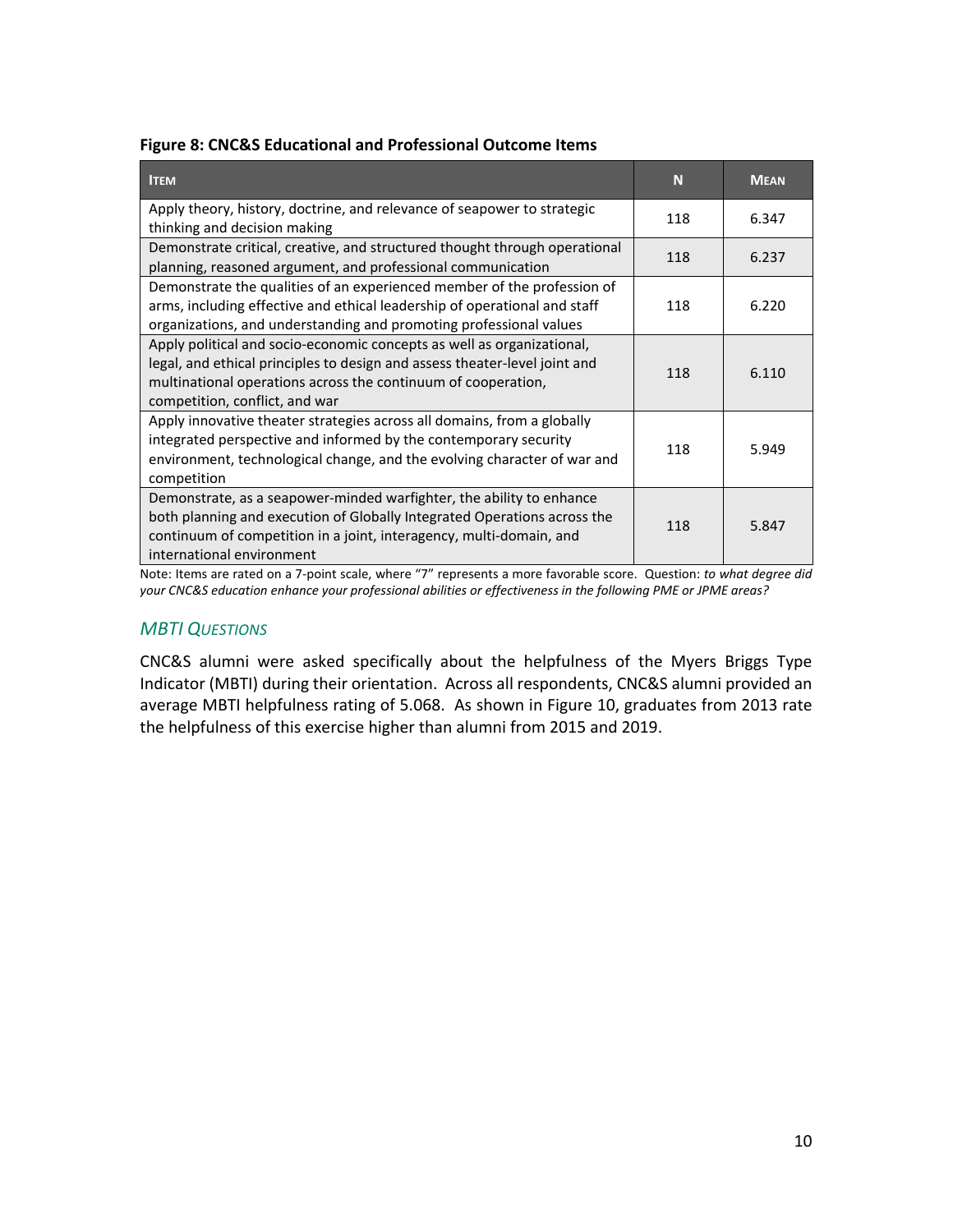

**Figure 10: Helpfulness of Myers Briggs Type Indicator at Orientation**

As shown in Figure 11, 2013 alumni were also more likely to have returned to their MBTI results to help them be more self-aware and/or to aid their leadership development. Overall over half (56%) have returned to their MBTI results. This is a sizable ratio attesting to the value of leadership self-assessment instruments and related coaching.

#### **Figure 11: Return to MBTI Since Graduation**

|                               | L2013 (N=38) <sup>\</sup> | $2015(n=32)$ | $2019(n=47)$ |
|-------------------------------|---------------------------|--------------|--------------|
| Yes, returned to MBTI         | 68%                       | 44%          | 53%          |
| No, have not returned to MBTI | 32%                       | 56%          | 47%          |

## <span id="page-10-0"></span>**CNW RESPONDENTS – EDUCATIONAL AND LEADERSHIP OUTCOMES**

CNW respondents rated three of the six Educational and Professional Outcome items above the 6.000 level of excellence. As shown, demonstrating critical, creative, and structured thought through reasoned argument and professional communication (6.172), applying theory, history, doctrine, and relevance of seapower to strategic thinking and decision making (6.158), and evaluating political and socio-economic concepts as well as organizational, legal, and ethical principles to integrate national power across the continuum of cooperation, competition, conflict, and war (6.042), are the three most highly-rated items.

#### **Figure 12: CNW Educational and Professional Outcome Items**

| <b>ITEM</b>                                                                                                        | N  | <b>MFAN</b> |
|--------------------------------------------------------------------------------------------------------------------|----|-------------|
| Demonstrate critical, creative, and structured thought through reasoned<br>argument and professional communication | 93 | 6.172       |

Note: Items are rated on a 7-point scale, where "7" represents a more favorable score. Question only shown to CNC&S alumni.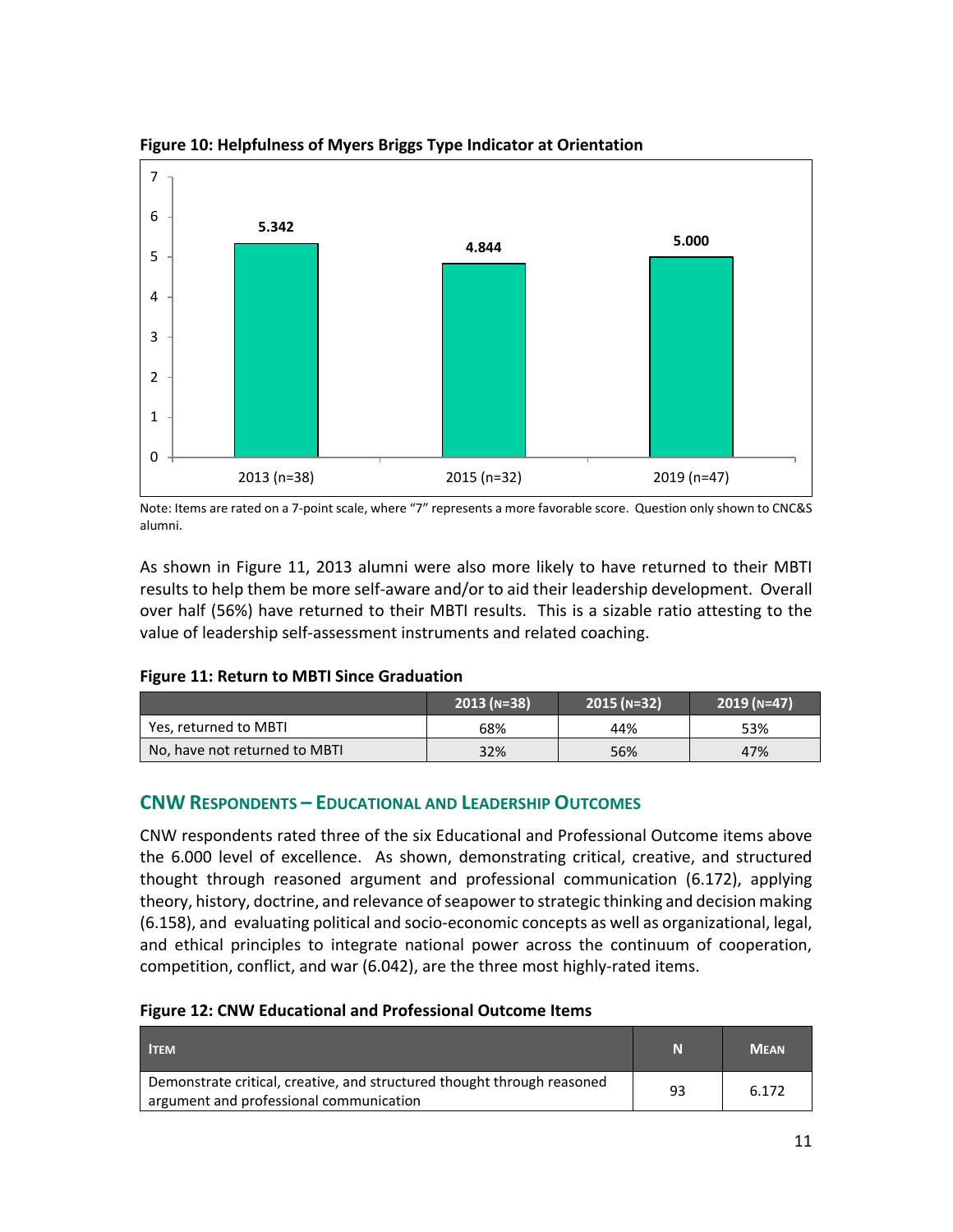| <b>ITEM</b>                                                                                                                                                                                                                                     | N  | <b>MEAN</b> |
|-------------------------------------------------------------------------------------------------------------------------------------------------------------------------------------------------------------------------------------------------|----|-------------|
| Apply theory, history, doctrine, and relevance of seapower to strategic<br>thinking and decision making                                                                                                                                         | 95 | 6.158       |
| Evaluate political and socio-economic concepts as well as organizational,<br>legal, and ethical principles to integrate national power across the<br>continuum of cooperation, competition, conflict, and war                                   | 95 | 6.042       |
| Demonstrate the qualities of a senior member of the profession of arms,<br>including effective and ethical leadership of large organizations, and<br>fostering the development of professional values and skills within the Joint<br>Force      | 95 | 5.958       |
| Apply innovative national strategies across all domains, from a globally<br>integrated perspective and informed by the contemporary security<br>environment, technological change, and the evolving character of war and<br>competition         | 93 | 5.892       |
| Demonstrate, as a seapower-minded, warfighting leader, the ability to<br>interpret, plan and lead globally integrated operations across the<br>continuum of competition in a joint, interagency, multi-domain, and<br>international environment | 95 | 5.695       |

Note: Items are rated on a 7-point scale, where "7" represents a more favorable score. Question: *To what degree did your CNW education enhance your professional abilities or effectiveness in the following PME/JPME areas?*

## <span id="page-11-0"></span>**LEADERSHIP DEVELOPMENT COMMENTS**

Graduates were asked a series of open-ended questions regarding their leadership development while at USNWC. Select quotations are displayed below; all are available upon request. A separate data pull of leadership comments will be made/provided to CLE.

*NOW THAT YOU HAVE BEEN AWAY FROM THE ACADEMIC ENVIRONMENT FOR A WHILE, WHAT ASPECT(S) IN THE USNWC CURRICULUM DO YOU FEEL WERE MISSING FROM A LEADERSHIP AND ETHICS PERSPECTIVE?*

- $\blacksquare$ *Integrating the study of leadership and ethical failures into the curriculum of all classes would be beneficial to stimulate broader thinking about how the overall mission can suffer when leaders don't act in an ethical manner. – 2019 CNC&S Alumnus*
- *Heavily focused on Maritime operations in the Pacific region instead of a broader global perspective. Likely due to the Naval Forces shift towards the Pacific. Would like to have seen broader invitations and events from the International community. – 2015 CNW Alumnus*
- *I would like to have had a little more experience/education on interacting with contractors. I have over 200 contractors that work for me and I don't feel I was prepared on the Do and Do Nots of dealing with contractors. The relationships are different. – 2015 CNC&S Alumnus*
- I cannot emphasize enough how much the lack of diversity of the staff, student, body, *and readings impacted this part of the curriculum. The lack of diverse viewpoints and the frequent shutting down on those who had them really killed good discussions on*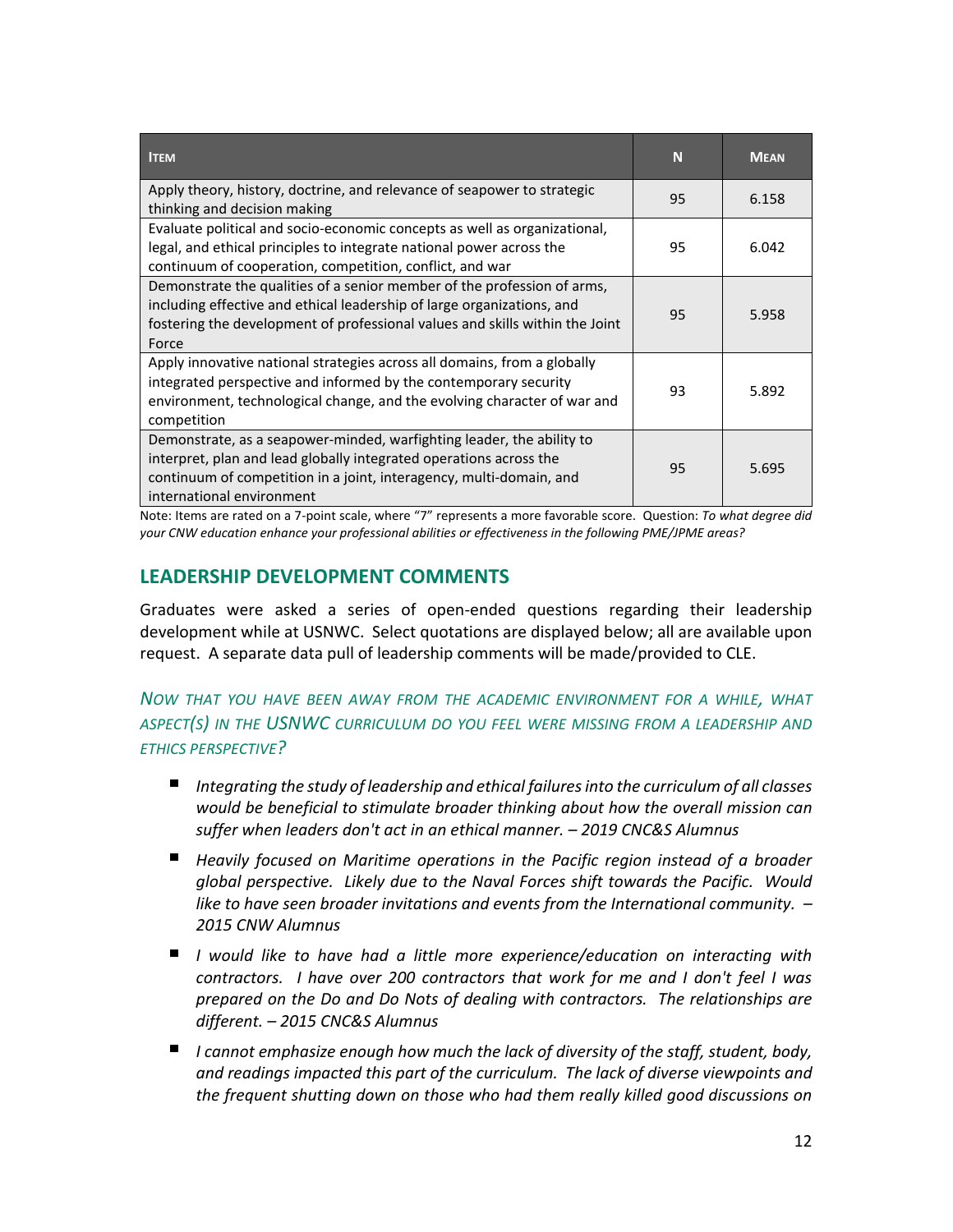*leadership and ethics. I think it also chilled the participation of our international counterparts. – 2019 CNW Alumnus*

- Critical analysis of institution or profession. We touched on it a bit during the *leadership elective, but I think a serious discussion of Institutional Culture. How does it change, who's responsible for it. An example is how does racism still exist in the military 72 years after desegregation. Why is the Service so slow to react and why does it give more lip service than action. – 2019 CNC&S Alumnus*
- *Hearing from leaders who failed in someway, especially those who were relieved for ethics violations. We all receive the same training and take the same oath, so it would be interesting to hear what went wrong. – 2015 CNC&S Alumnus*
- *In terms of leadership and ethics, NWC should include more on civil-military relations, particularly the military's role/non-role in domestic politics, and the military's foundations in the Constitution and law. – 2013 CNW Alumnus*
- *Real-world, relevant scenarios involving contemporary issues such as diversity, sexual assault, racism, sexism, and other misconduct that can tear a unit apart. How do you support a victim and a subject? How do you keep a unit together and work through a volatile event? How do you make decisions, and lead your staff and subordinates in a contested situation? How do you put aside your own biases and make decisions for the unit? – 2019 CNW Alumnus*
- *I really think leadership and ethics should make up more of the foundational curriculum. The difficult truth in making that a reality is that, in order to make such a curriculum effective, you need students who are committed to growth in leadership, reflection on their ethical principles, and motivation to examine themselves in a meaningful way. I found there to be two general camps at NWC, those embracing academia, excited to take on this examination and growth and those who did not. I can't say for certain the latter camp detracted from the experience, but they certainly didn't enhance it for others. With that context, my recommendation is to offer a separate track for those who are committed to growth, reflection, and examination. Something more than the Leadership and Ethics electives; rather, a yearlong curriculum (separate elective track) designed to achieve and foster these personal objectives. – 2013 CNC&S Alumnus*

### *WHAT ASPECTS OF THE USNWC EXPERIENCE MADE THE LARGEST IMPACT ON YOUR PERSONAL LEADER DEVELOPMENT? WHY?*

 $\blacksquare$ *Discussing and debating the material presented with the best and brightest from across the Services, the interagency, and allies. As already stated, this made me a more mature, wholistic thinker when evaluating strategy, plans, and operations. The speakers we had were phenomenal as well. Hearing directly from senior military, legislative (Senator Anus King), and judicial (Justice Sotomayor) leaders added perspective and enhanced the sense that our preparation of higher levels of responsibility truly mattered. –2015 CNW Alumnus*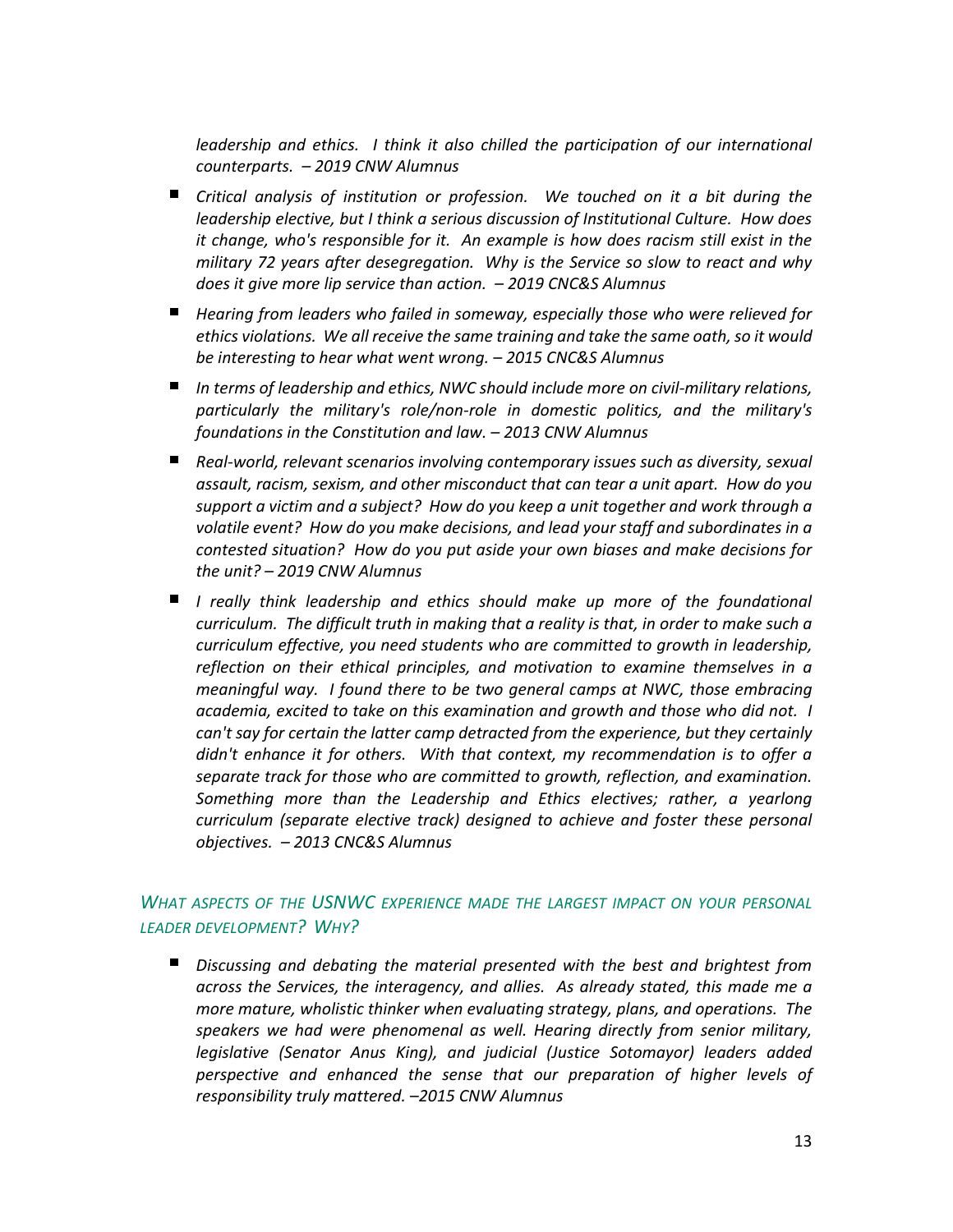- *The Foundations of Moral Obligation elective. This course led to vast personal reflection and a continual thirst for knowledge in examining and determining my own truths. The course's exposure to cultures, religions, philosophy, moral and ethical scholars revealed vast points of view that changed the way I think. Overall, the experience developed me both professionally and personally. Moreover, the time I was allowed to devote to this experience is key. Time is a precious commodity for an active duty officer - the time to pause and focus on personal development cannot be understated. – 2013 CNC&S Alumnus*
- *1. The focus on developing my understanding of strategy and the current global political context in which it must be developed and assessed. 2. The focus on military history and demonstrating its importance as a tool for understanding current and future challenges. 3. Leadership and Ethic's concept that leadership at the O-6 level will need to shift; that the habits and tendencies that made us successful below to the Senior Leader level may hinder our ability to succeed at the Senior leader level unless we shift our leadership style. – 2019 CNW Alumnus*
- *The emphasis on writing and the ability to gain help from the Writing Center informed the professional development program I instituted in command. The improvement gained through the feedback gained at NWC enhanced my ability to communicate effectively; a critical component for command. – 2019 CNW Alumnus*
- LPA Couse, particularly the MBTI and the further study we did of personality types and *communication strategies as well as the Foundations of Moral Obligation Course, I can't stress enough how highly I think of that course. – 2019 CNC&S Alumnus*
- *Forced reading & thinking! NWC made me read things I never would have taken the time to read before -- and then discuss it with peers -- and then write papers and/or be tested on it. – 2015 CNW Alumnus*

## *FROM YOUR PERSPECTIVE, HOW SHOULD THE USNWC HELP STUDENTS IMPROVE THEIR "CHARACTER AND COMPETENCE" AS LEADERS?*

- *Focus on "why" and continue to provide perspective -- History and historical examples that explain why things are the way they are most helpful and seemingly the thing that younger officers don't seem to understand. When provided with background and perspective - they move out focusing on what CAN practically be done rather than what theoretically should be done. – 2013 CNC&S Alumnus*
- *Weave in addressing some of the current societal challenges instead of sticking to historical case studies. Senior leaders will likely encounter many of them in some way during follow on assignments. While some of these issues are not relevant to most in the class, they are societal challenges that all should be aware of before they end up in your lap as a senior leader. – 2015 CNW Alumnus*
- *Roundtable conversations. There is no substitute for first-person accounts (candid and non-attributional environment) as the availability of any kind of precedence to draw*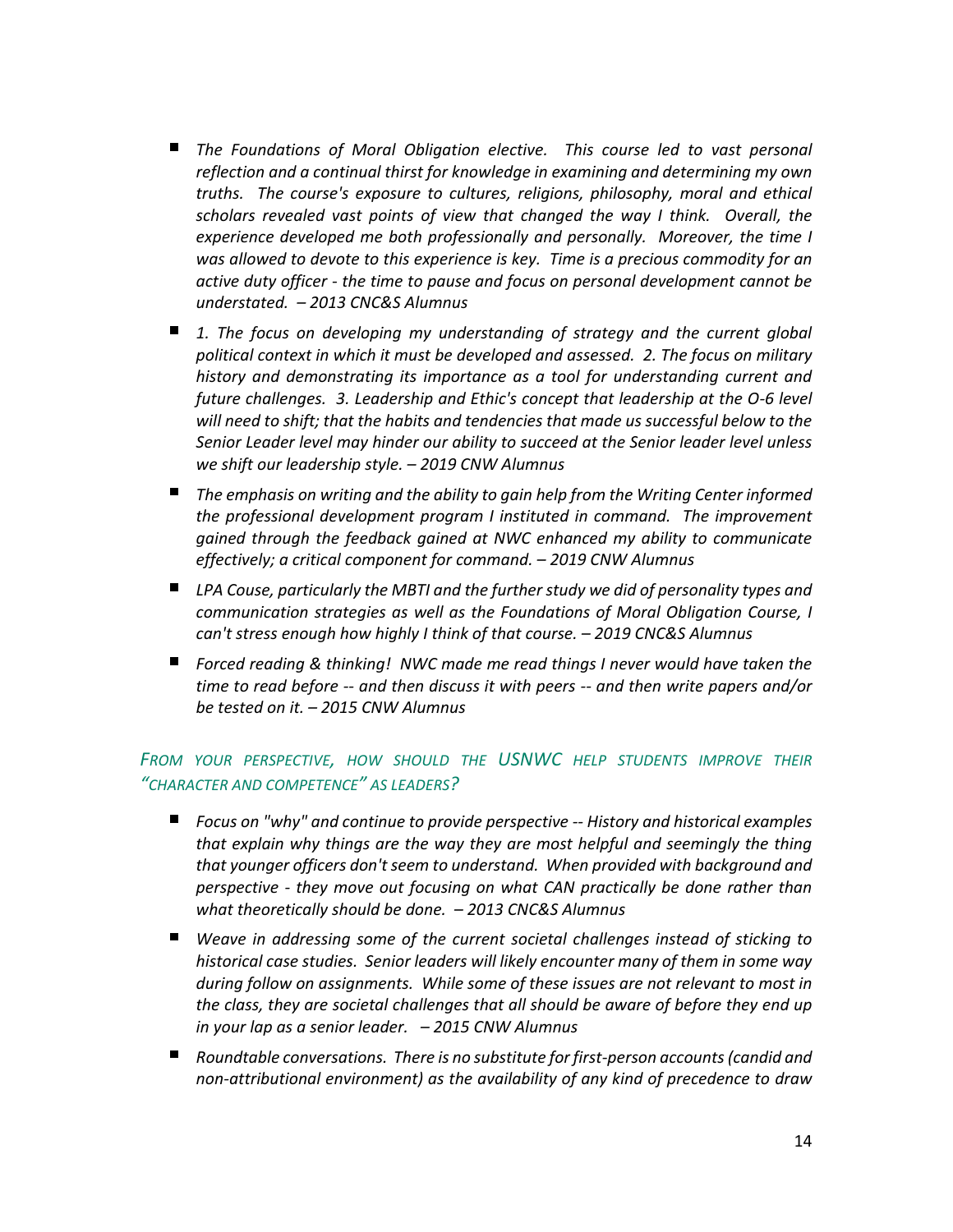*upon during time-sensitive, delicate, worst-case scenario decision points is invaluable. – 2013 CNC&S Alumnus* 

- More candid discussion on past leadership/character failures needs to occur as a way *to share knowledge among peers. – 2019 CNW Alumnus*
- Include DEI training. As it is, the USNWC barely even gives it lip service. Understanding *others' experiences makes for better leaders. I saw and experienced entirely too much white male lens while there, with little recourse. I was shocked to see how poorly the college's faculty make up reflected the diversity of the armed services and the Nation, and how fiercely that status quo was defended. – 2019 CNW Alumnus*
- *Talk about failure in an open and honest way - in a world where blame is up front; what's survivable - what mistake is forgivable and how do we see that in this modern era? – 2015 CNW Alumnus*

#### *MOST VALUABLE ELEMENT OF USNWC EDUCATIONAL EXPERIENCE*

Alumni respondents were given the opportunity to opine on what they felt were the most valuable elements of the educational experience. Using a "word cloud" to analyze the terms that resonated with alumni (the more mentions the larger the text), shows that the expressions: "thinking," "time," "writing," and "critical" were often cited. However, terms such as "interaction", "reading," "group" "strategy," "war," and "perspectives" also resonated among alumni. These elements echo both the hard and soft skills Navy graduate education attempts to deliver.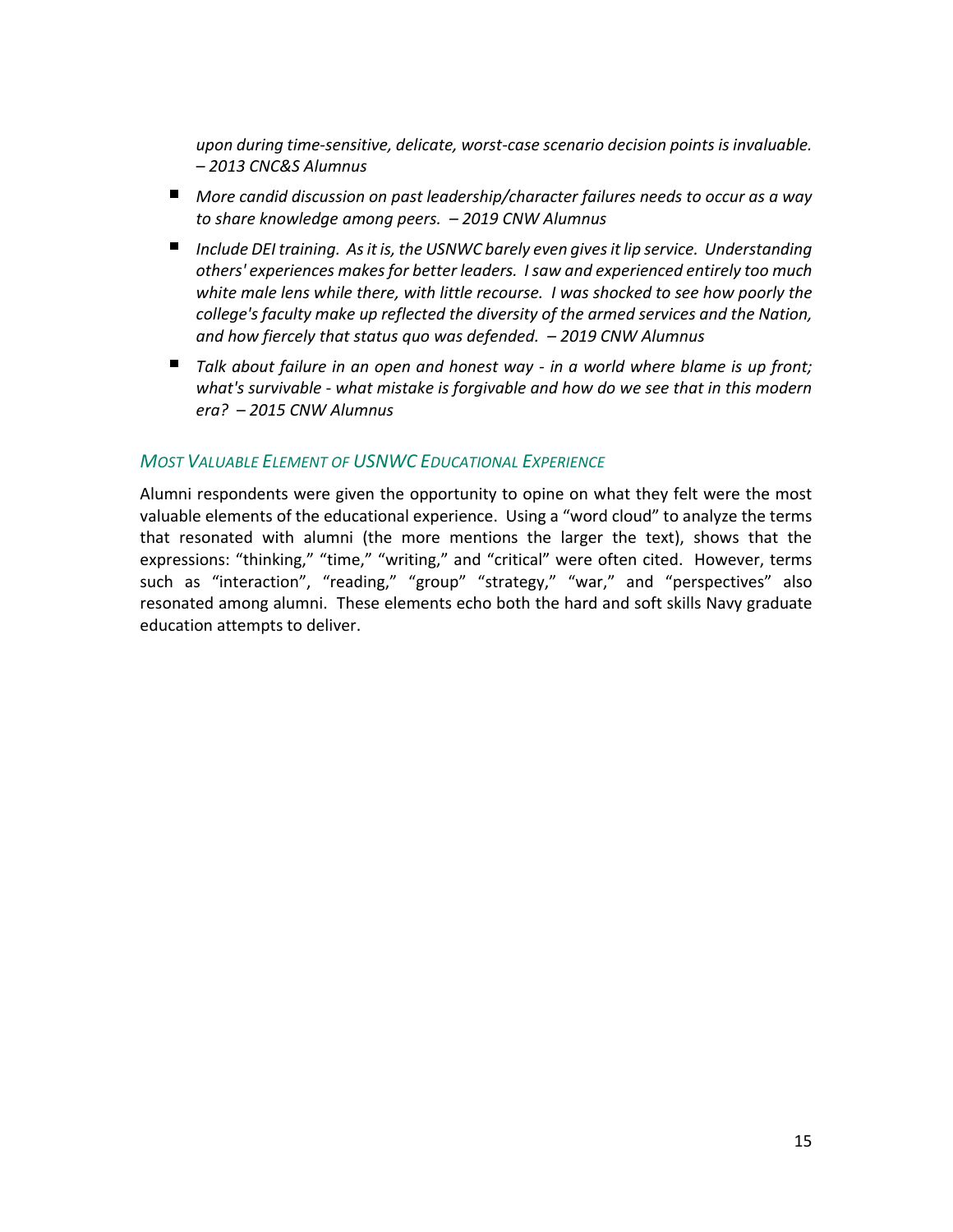#### **Figure 14: Most Valuable Element of USNWC Education/Experience**



n=121. Question: *the most valuable element of my USNWC education and experience has been…*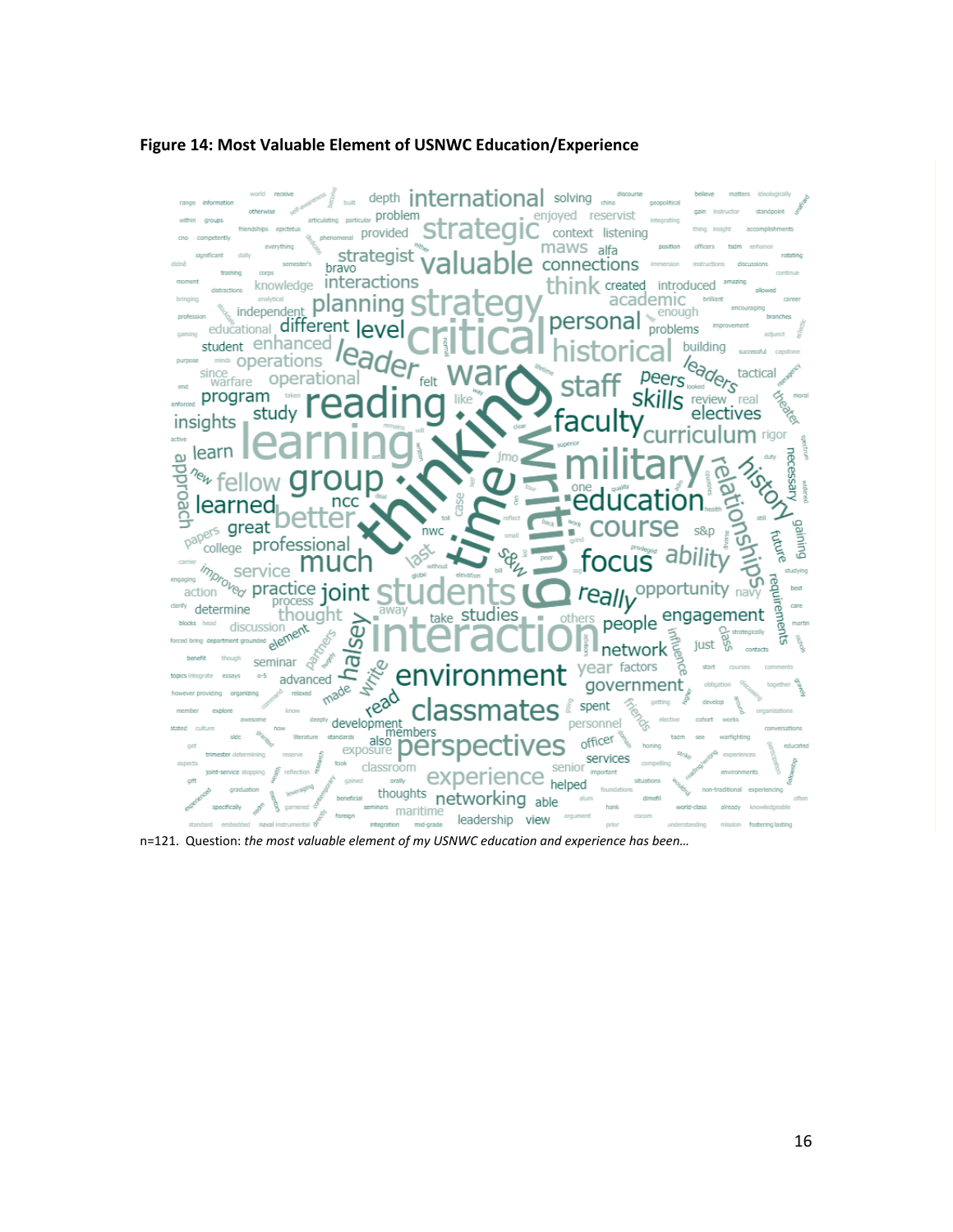## <span id="page-16-0"></span>**POST-GRADUATION EXPERIENCE**

#### <span id="page-16-1"></span>**PROMOTIONS**

Of the 67.7% (n=155) of USNWC graduates who indicated they were eligible for promotion, 73.5% (n=114) were selected for promotion (Figure 15, Figure 16).



**Figure 15: Eligibility for Promotion**





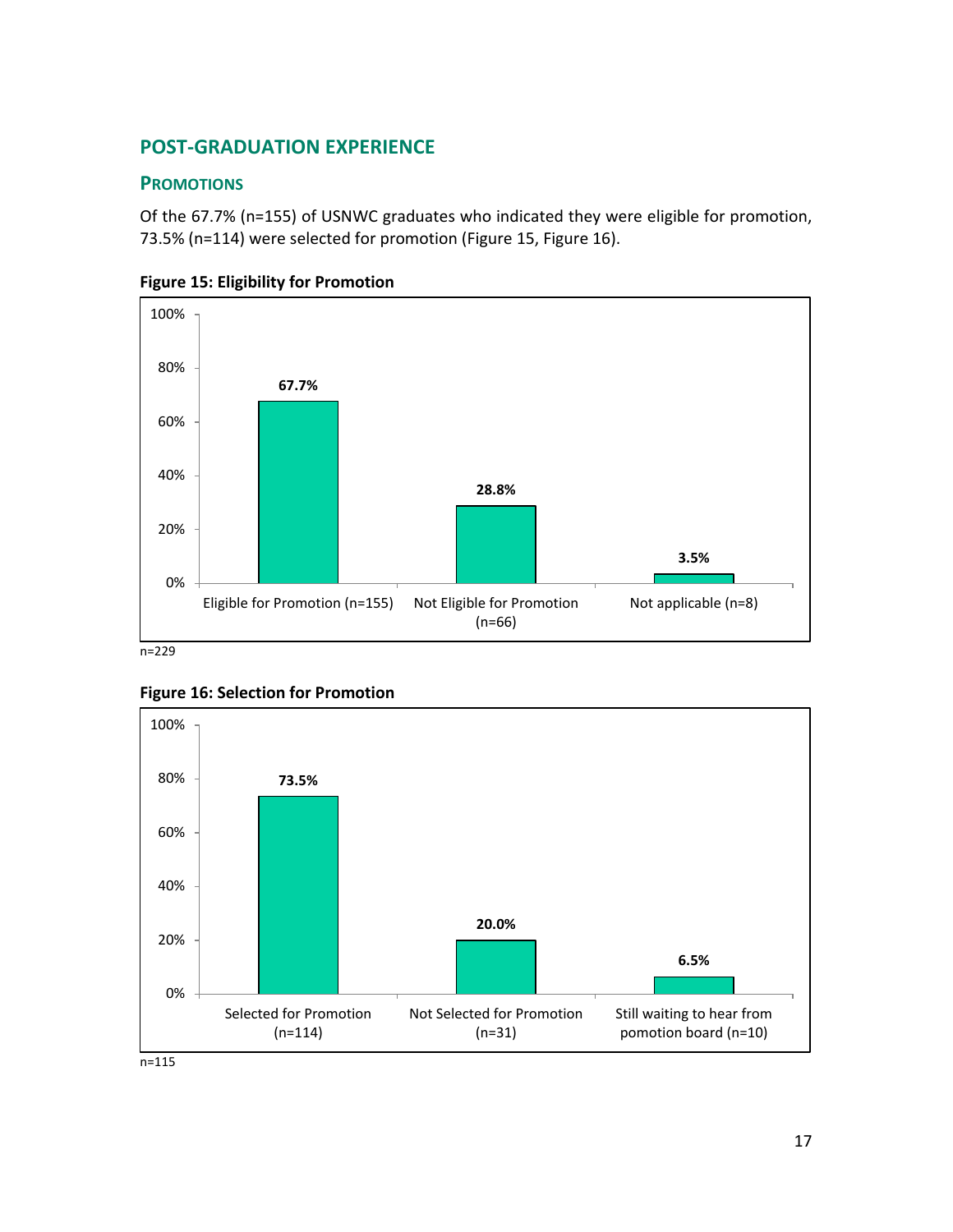## <span id="page-17-0"></span>**COMMAND**

Of the 61.1% (n=140) of USNWC graduates who indicated they were eligible for Command, or Service/Community equivalent, 68.3% (n=95) were selected (Figure 17, Figure 18).



**Figure 17: Eligibility for Command**





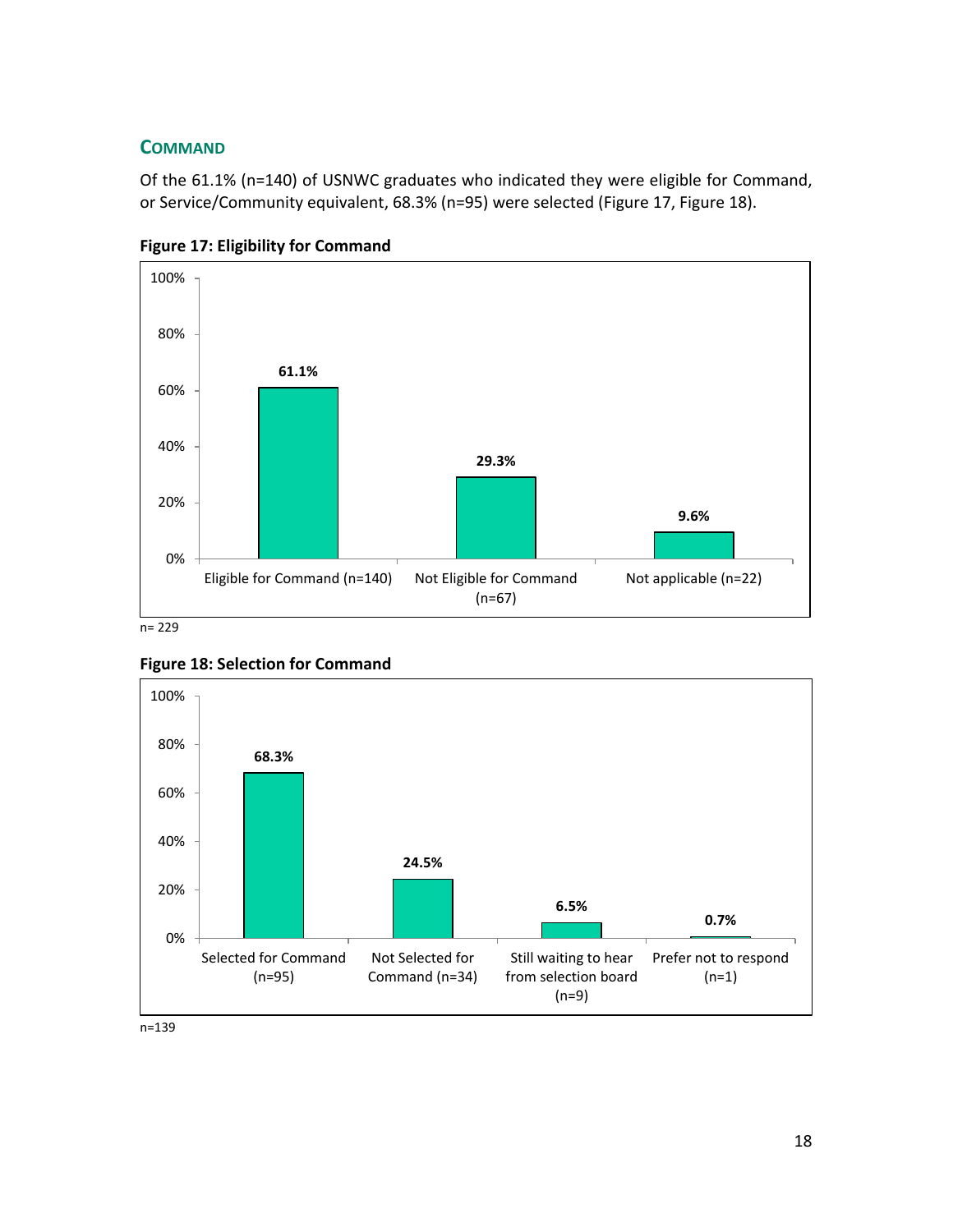## <span id="page-18-0"></span>**NETWORKING**

Most USNWC alumni respondents have kept in touch with their American classmates: 82.0% reported contacting or networking with US classmates from their own Service/Agency and 72.1% reported contacting or networking with US classmates from other Services/Agencies. Half reported that they have kept in touch with NWC Faculty (50.2), and nearly a third say they are in touch with international classmates (30.6%).



**Figure 19: Networking Since Graduation**

Note: Responses sum to over 100% because respondents could select multiple options. The "Count" column represents respondents who answered, "Yes" to the networking questions.

## <span id="page-18-1"></span>**ALUMNI PROGRAMS**

Figures 20-24 detail alumni interest and engagement in a variety of Alumni Programs outreach initiatives. Over half of respondents find regional activities (60%), myUSNWC.com (60%), alumni symposiums (58%), and college visits and lecture attendance (56%) to be appealing opportunities to stay connected, as shown in Figure 20.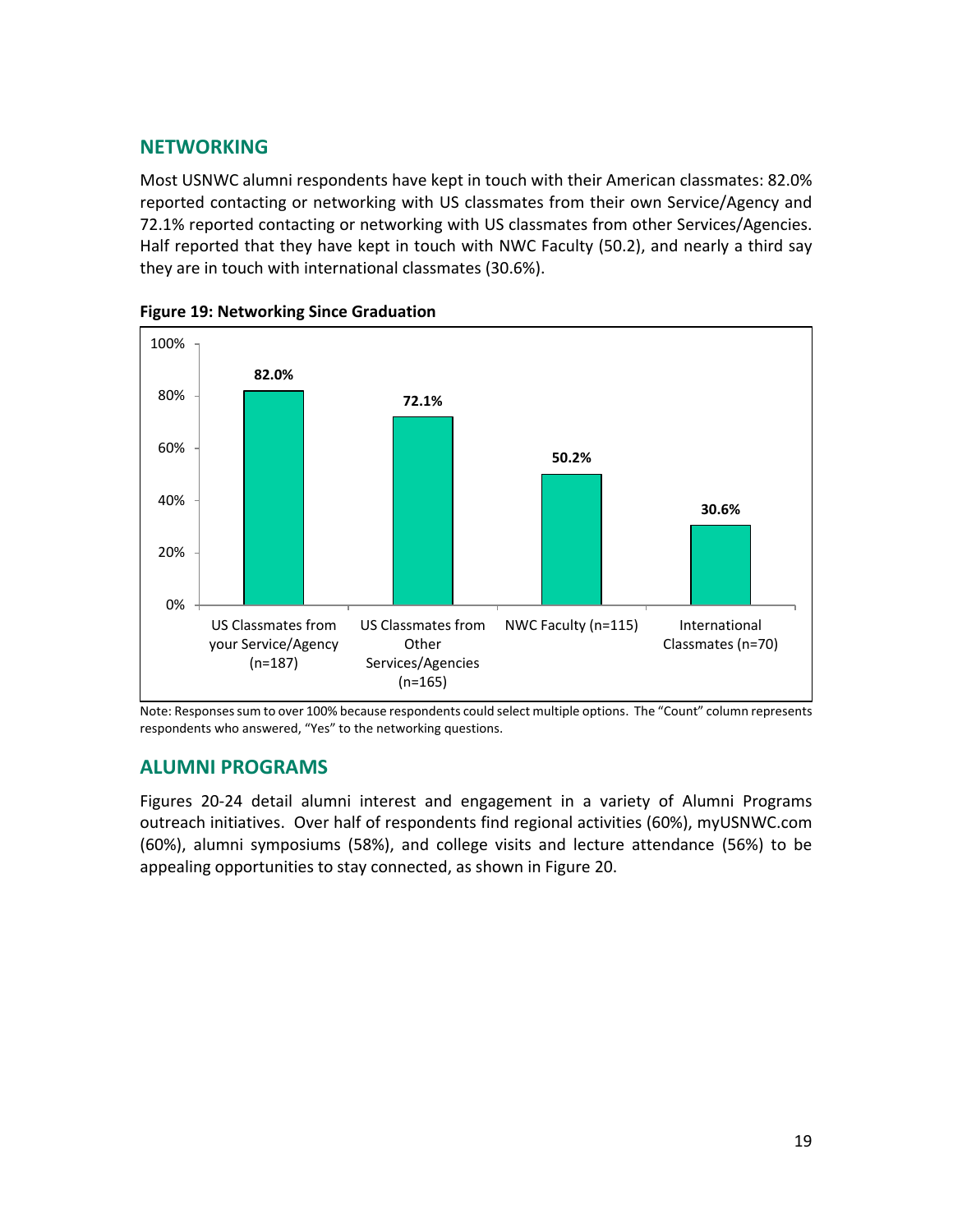

#### **Figure 20: Alumni Programs: Opportunities to Connect**

n=183

Most alumni connect with classmates either all the time (45%) or once a year (31%), though there is a sizeable minority that has not stayed in contact (15%, Figure 21). The best channel to communicate is via email (64%). While only 16 percent of alumni indicate they connect through myUSNWC.com, most have not joined because they do not know about it (53%, Figure 23).



#### **Figure 21: Alumni Programs: Communication Frequency**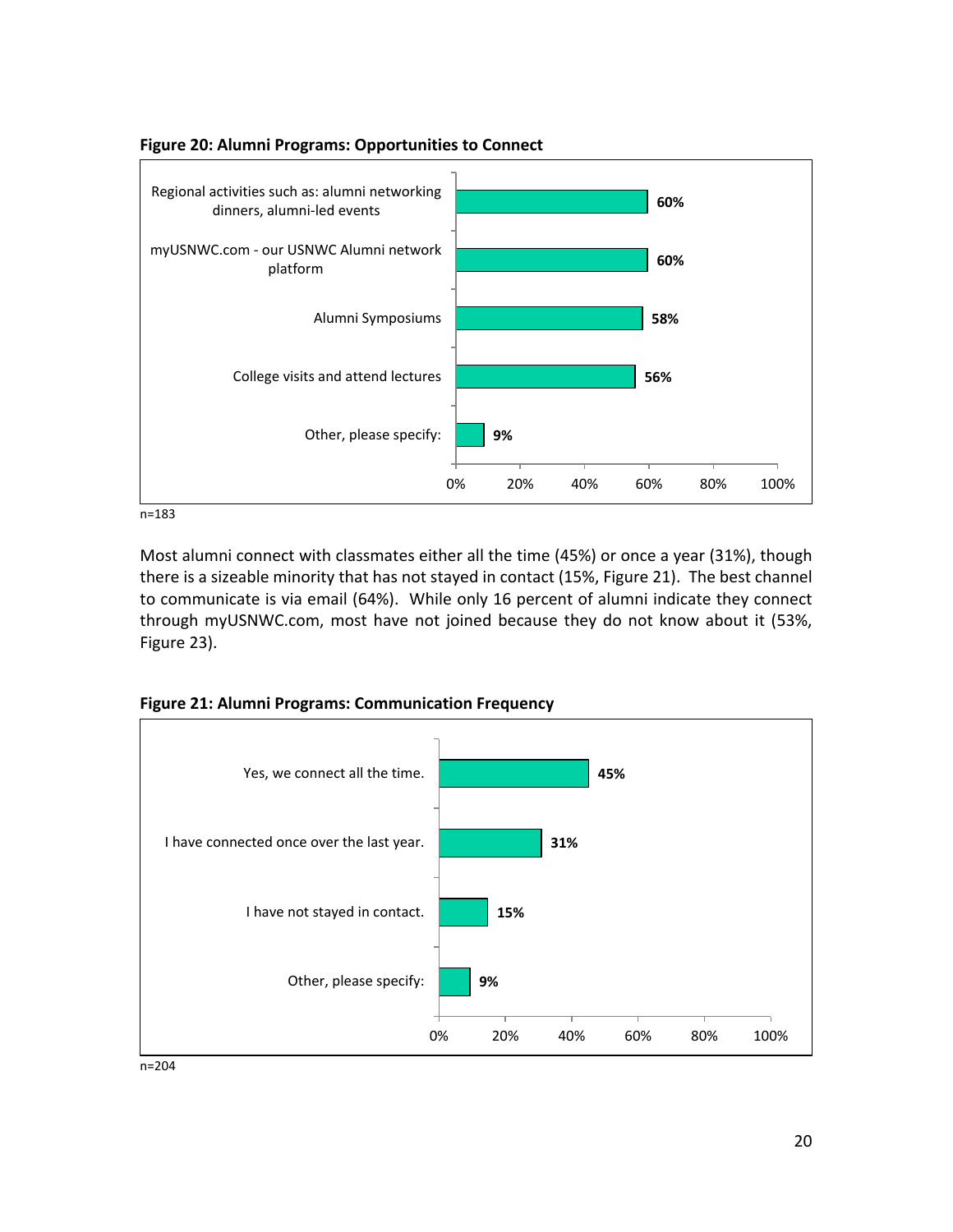

**Figure 22: Alumni Programs: Means of Connection**